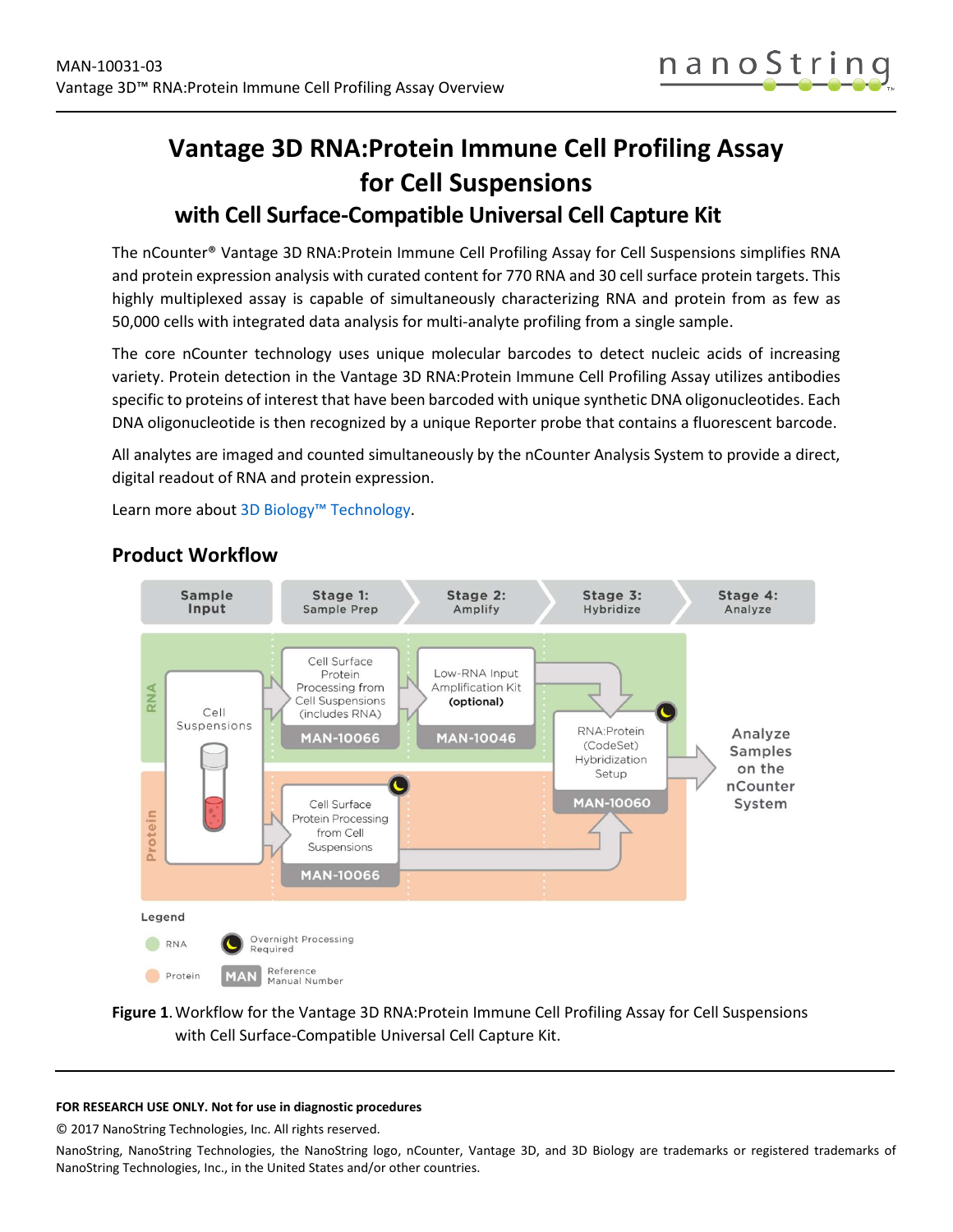## **Materials and Supporting Documents**

| Table 1. Materials provided in the Vantage 3D RNA: Protein Immune Cell Profiling Assay for Cell |
|-------------------------------------------------------------------------------------------------|
| Suspensions with Universal Cell Capture Kit                                                     |

| <b>Kit</b>                                   | <b>Reagents</b>              | <b>Storage</b>              |  |
|----------------------------------------------|------------------------------|-----------------------------|--|
| Vantage 3D RNA: Protein Immune               | <b>RNA</b>                   |                             |  |
| Cell Profiling Assay for Cell<br>Suspensions | Reporter CodeSet             | $-80^{\circ}$ C             |  |
| + Universal Cell Capture Kit                 | Capture ProbeSet             | $-80^{\circ}$ C             |  |
| Catalog #: VRPC-B2M-HIPS-12                  | Protein                      |                             |  |
|                                              | <b>Protein Plus</b>          | $-80^{\circ}$ C             |  |
|                                              | Antibody Mix                 | $-80^{\circ}$ C             |  |
|                                              | Universal Cell Capture Kit   |                             |  |
|                                              | Universal Cell Capture Beads | 4°C (2-8)°C (Do not freeze) |  |
|                                              | <b>Buffer W</b>              | 4°C $(2-8)$ °C              |  |
|                                              | <b>Buffer LH</b>             | Room temperature (15-25)°C  |  |

**NOTE:** Please reference the manuals listed in Figure 1 and Table 2 for additional required reagents not supplied by NanoString.

### **Table 2.** Supporting Documents

| <b>Step</b>                | Manual    | Protocol                                                                                    |
|----------------------------|-----------|---------------------------------------------------------------------------------------------|
| <b>Protein Preparation</b> | MAN-10066 | Cell Surface Protein Processing with Universal Cell Capture Kit, Cell<br>Surface Compatible |
| Sample Amplification       | MAN-10046 | Low-RNA Input Amplification Kit (optional)                                                  |
| Hybridization              | MAN-10060 | RNA: Protein (CodeSet) Hybridization Setup                                                  |